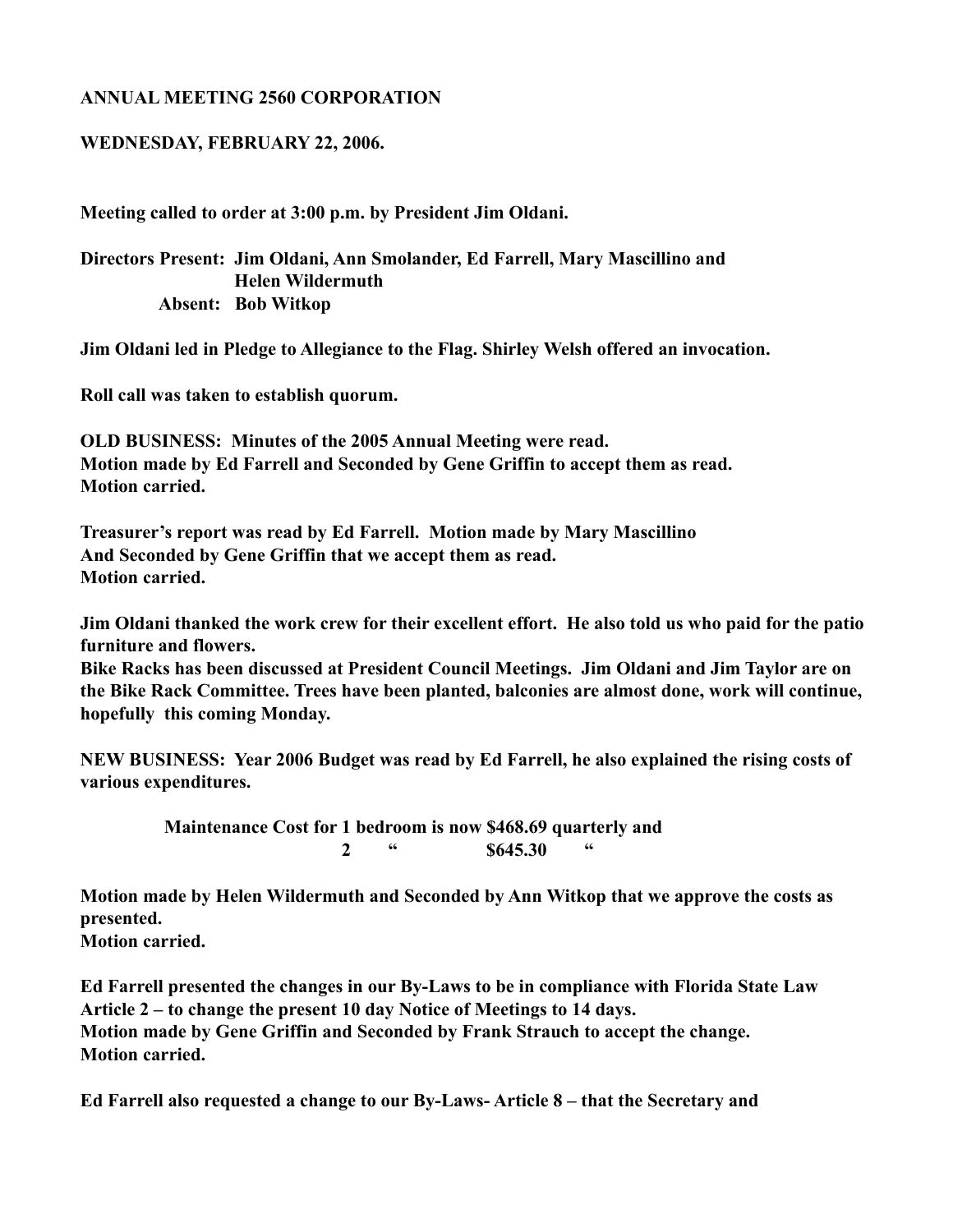**Assistant-Secretary has to be Stockholders. Motion made by Gene Griffin that we accept the change. Seconded by Frank Strauch. Motion carried.**

**NOMINATING COMMITTEE; Frank Strauch read the letter from Shirley Welsh That she would like to serve as a member of the Board. He also thanked Ann Smolander for her work as Secretary. Frank Strauch reported that the following names were presented to serve as Directors: Ed Farrell Mary Mascillino Jim Oldani Ann Smolander Shirley Welsh Helen Wildermuth**

 **Bob Witkop**

**There were no nominations from the floor. Motion made by Ed Farrell and Seconded by Ann Witkop. Motion carried. Jim Oldani asked to make a Motion to increase to Seven (7) Directors as proposed. Motion made by Bill Wohlars and Seconded by Jim Keeling. Motion Carried.**

**Storm Damage Up-Date :- Gutters will be replaced sometimes in July or August. The Bulletin Board has been replaced and also the Storage Room Door.**

**The Annual Back Yard party with Building 2552 was discussed. Proposed date for the event would be March 11th. Our hostesses will look into this matter.**

**SELF-INSURANCE: Ed Farrell is a Committee Chairman for this HGI Plan. He is gathering facts for future presentation.**

**Insurance Assessments: Jim Oldani explained the Presidents' Council's decision to refund each building with the surplus of above.**

**We have a balance owing- one time payment - \$92.00 for one Bedroom and \$125.00 for two Bedrooms**

**Which is due March 1,2006.**

**Motion made by Carmela Fives and Seconded by Kathy Mitchell that we accept what was owing. Motion carried.**

**Jim Oldani presented contents of the letter from the State of Florida in regards of some complaints from our Stockholder.**

**HOSTESSES: For the Season 2006-2007 are: Jan Oldani and Ann Witkop.**

**Jim Oldani mentioned that our building will be painted this year, in April or May. He also thanked everyone for their help through out the year and the Board of Directors and Hostesses. He is**